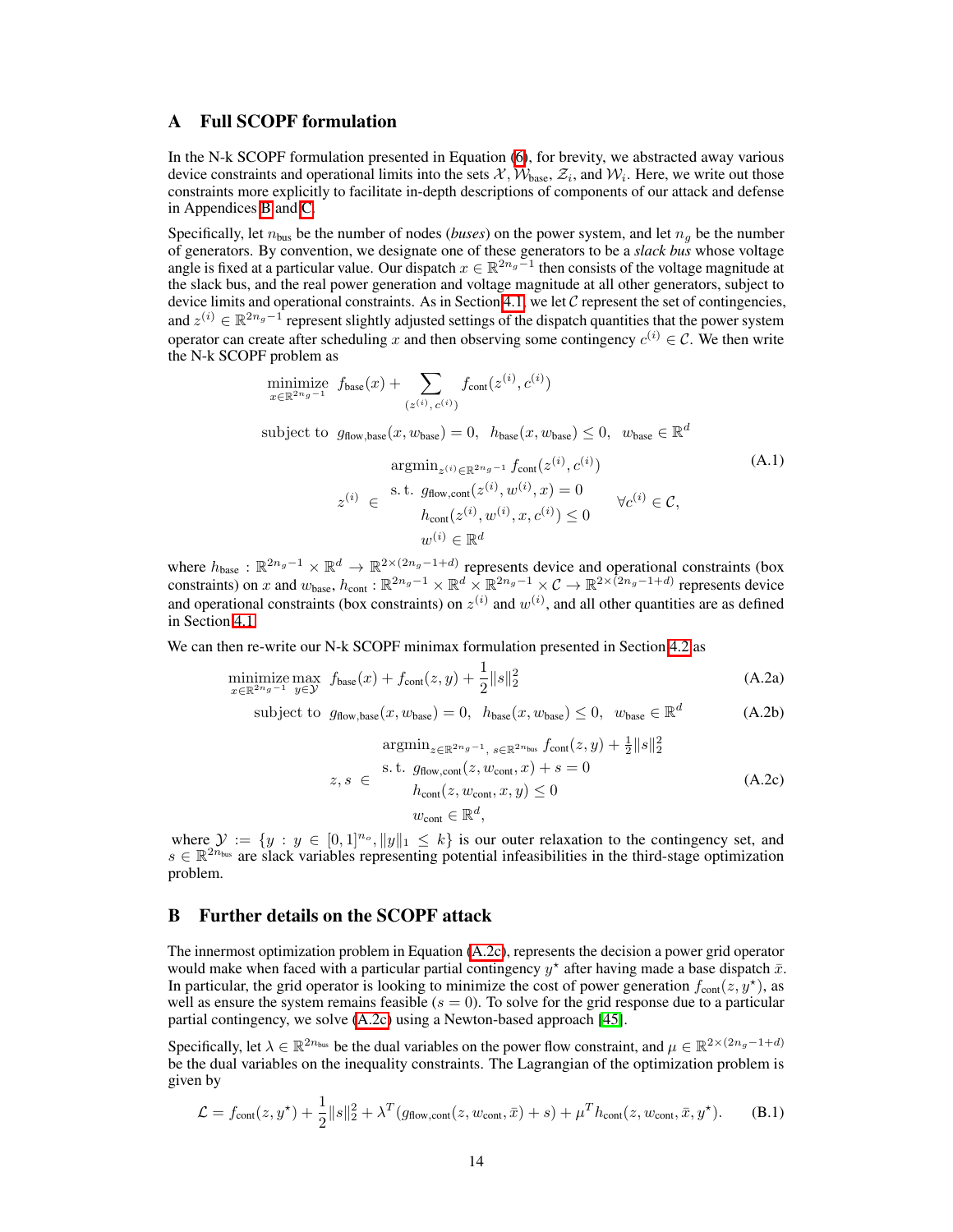The KKT conditions for stationarity, primal feasibility, complementary slackness, and dual feasibility are then given by

<span id="page-1-1"></span>
$$
\frac{\partial \mathcal{L}}{\partial z} = \frac{\partial f_{\text{cont}}(z, y^{\star})}{\partial z} + \left(\frac{\partial g_{\text{flow,cont}}(z, w_{\text{cont}}, \bar{x})}{\partial z}\right)^{T} \lambda + \left(\frac{\partial h_{\text{cont}}(z, w_{\text{cont}}, \bar{x}, y^{\star})}{\partial z}\right)^{T} \mu = 0
$$
\n
$$
\frac{\partial \mathcal{L}}{\partial s} = s + \lambda = 0
$$
\n
$$
g_{\text{flow,cont}}(z, w_{\text{cont}}, \bar{x}) + s = 0
$$
\n
$$
\text{diag}(\mu)h_{\text{cont}}(z, w_{\text{cont}}, \bar{x}, y^{\star}) = 0
$$
\n
$$
\mu \ge 0.
$$
\n(B.2)

The KKT conditions can be written as a set of equations  $F_{\text{attack}}(z, s, \lambda, \mu) = 0$ . Traditionally in the power systems literature, the equations in  $(B.2)$  are solved using a Newton's method  $[45]$ . The iterative Newton's method starts with some initial estimates  $z^0$ ,  $s^0$ ,  $\lambda^0$ ,  $\mu^0$  for *z*, *s*,  $\lambda$ ,  $\mu$ . Then, at each iteration *i*, we construct a Jacobian  $J^i$  for  $F_{\text{attack}}$  and a corresponding right hand side vector  $b^i$  at our current estimate  $z^{i-1}$ ,  $s^{i-1}$ ,  $\lambda^{i-1}$ ,  $\mu^{i-1}$ . We then solve the resultant set of linear equations

$$
J^{i}\begin{pmatrix}z^{i}\\s^{i}\\ \lambda^{i}\\ \mu^{i}\end{pmatrix}=b^{i}
$$
 (B.3)

to determine the next estimate for the solution, and iterate until convergence.

## <span id="page-1-0"></span>C Further details on the SCOPF defense

The defense step of our approach entails adjusting our dispatch in a direction of increased robustness to the "worst-case" contingency  $y^*$  found in the attack stage, while also maintaining feasibility in the base case. To do so, we partially solve the minimization problem shown in Equation  $(12)$ , as described in the main text. Specifically, let  $\lambda_{base}$  and  $\lambda_{cont}$  denote the dual variables on the power flow constraints in the base and contingency cases, respectively, and let  $\mu_{\text{base}}$  and  $\mu_{\text{cont}}$  denote the dual variables on the inequality constraints in the base and contingency cases, respectively. Then, the Lagrangian of optimization problem  $(12)$  is given by

$$
\mathcal{L} = f_{\text{base}}(x) + f_{\text{cont}}(z, y^*) + \frac{1}{2} ||s||_2^2 + \lambda_{\text{base}}^T g_{\text{flow}, \text{base}}(x, w_{\text{base}})
$$
  
+  $\lambda_{\text{cont}}^T (g_{\text{flow}, \text{cont}}(z, w_{\text{cont}}, x) + s) + \mu_{\text{base}}^T h_{\text{base}}(x, w_{\text{base}}) + \mu_{\text{cont}}^T h_{\text{cont}}(z, w_{\text{cont}}, x, y^*)$ . (C.1)

The KKT conditions associated with this problem are given by

$$
\frac{d\mathcal{L}}{dx} = \frac{\partial f_{\text{base}}(x)}{\partial x} + \left(\frac{\partial g_{\text{flow,base}}(x, w_{\text{base}})}{\partial x}\right)^T \lambda_{\text{base}} + \left(\frac{\partial h_{\text{base}}(x, w_{\text{base}})}{\partial x}\right)^T \mu_{\text{base}} + \left(\frac{\partial g_{\text{flow,cont}}(z, w_{\text{cont}}, x)}{\partial x}\right)^T \lambda_{\text{cont}} + \left(\frac{\partial h_{\text{cont}}(z, w_{\text{cont}}, x, y^{\star})}{\partial x}\right)^T \mu_{\text{cont}} = 0
$$
\n(C.2)

$$
\frac{d\mathcal{L}}{d\lambda_{\text{base}}} = g_{\text{flow},\text{base}}(x, w_{\text{base}}) = 0
$$
 (C.3)

$$
diag(\mu_{base})h_{base}(x, w_{base}) = 0
$$
 (C.4)

<span id="page-1-2"></span>
$$
\frac{d\mathcal{L}}{dz} = \frac{\partial f_{\text{cont}}(z, y^{\star})}{\partial z} + \underbrace{\left(\frac{\partial g_{\text{flow,cont}}(z, w_{\text{cont},x^{\star})}}{\partial z}\right)^{T} \lambda_{\text{cont}} + \left(\frac{\partial h_{\text{cont}}(z, w_{\text{cont},x^{\star})^{\star}}}{\partial z}\right)^{T} \mu_{\text{cont}} = 0}_{\text{(C.5)}}
$$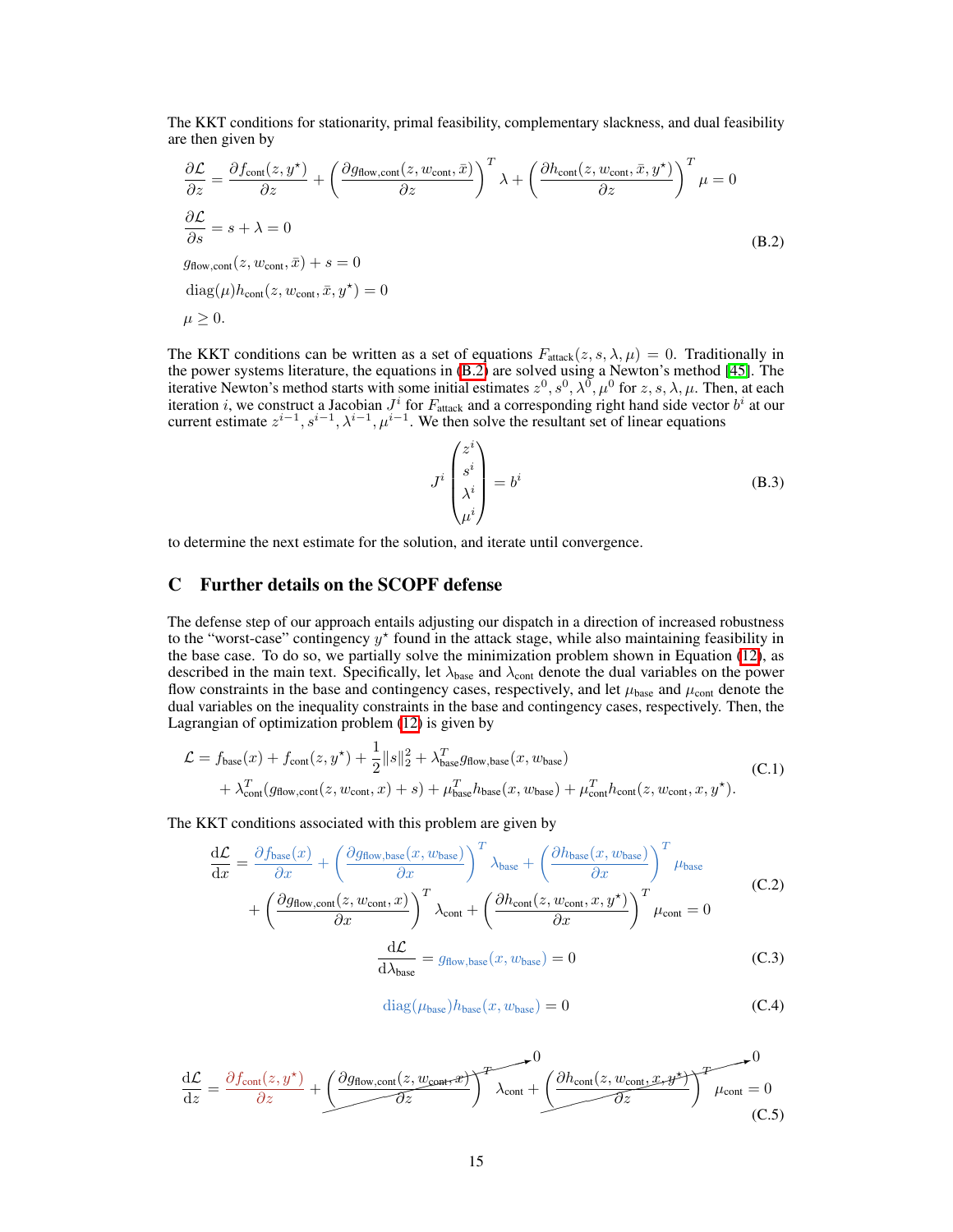$$
\frac{\mathrm{d}\mathcal{L}}{\mathrm{d}s} = s + \lambda_{\mathrm{cont}} = 0\tag{C.6}
$$

$$
\frac{\mathrm{d}\mathcal{L}}{\mathrm{d}\lambda_{\mathrm{cont}}} = g_{\mathrm{flow,cont}}(z, w_{\mathrm{cont}}, x) + s = 0 \tag{C.7}
$$

$$
diag(\mu_{cont})h_{cont}(z, w_{cont}, x, y^*) = 0,
$$
\n(C.8)

where a number of the terms in condition  $(C.5)$  cancel to zero due to the underlying structure of N-k SCOPF problem. We can group the KKT conditions together based on their relation to the base variables or the contingency variables. We define two vectors of equations that group the KKT conditions together:  $F_{base}(x, w_{base}, \lambda_{base}, \mu_{base})$ , representing the decoupled defense equations in blue above, and  $F_{\text{cont}}(z, w_{\text{cont}}, \lambda_{\text{cont}}, \mu_{\text{cont}})$ , representing the decoupled contingency optimization equations in red. We can then group the KKT conditions as follows:

$$
\begin{pmatrix}\n\frac{d\mathcal{L}}{dx} \\
\frac{d\mathcal{L}}{d\lambda_{base}}\n\end{pmatrix}\n\equiv F_{base}(x, w_{base}, \lambda_{base}, \mu_{base}) + \begin{pmatrix}\n\left(\frac{\partial g_{flow,cont}(z, w_{cont}, x)}{\partial x}\right)^T \lambda_{cont} + \left(\frac{\partial h_{cont}(z, w_{cont}, x, y^*)}{\partial x}\right)^T \mu_{cont} \\
0 \\
0\n\end{pmatrix} = 0,
$$
\n(C.9)

$$
\begin{pmatrix}\n\frac{d\mathcal{L}}{dz} \\
\frac{d\mathcal{L}}{d\lambda_{\text{cont}}} \\
\frac{d\mathcal{L}}{d\lambda_{\text{cont}}} \\
\frac{d\mathcal{L}}{d\lambda_{\text{cont}}} \\
\end{pmatrix}
$$
\n( C.10)\n
$$
\equiv F_{\text{cont}}(z, w_{\text{cont}}, \lambda_{\text{cont}}, \mu_{\text{cont}}) + \begin{pmatrix}\n0 \\
0 \\
g_{\text{flow}, \text{cont}}(z, w_{\text{cont}}, x) \\
\frac{d\mathcal{L}}{d\text{lag}(\mu_{\text{cont}})h_{\text{cont}}(z, w_{\text{cont}}, x, y^*)}\n\end{pmatrix} = 0.
$$

We notice the two KKT terms  $F_{\text{base}}$  and  $F_{\text{cont}}$  are independent but are coupled through two additional terms. For the N-k SCOPF application, these coupling terms represent the generator's contingency ramping constraints and the voltage set points from the base case. Due to the sparse nature of the grid, these couplings are weak, which makes these equations well-suited to solve using a decoupled Gauss-Seidel approach.

The non-linear Gauss-Seidel is an iterative method to solve the two sets of weakly coupled equations independently using the values of the coupled variables from the previous iteration. Based on the KKT conditions above, we can write the Gauss-Siedel equations at iteration *i* as follows:

<span id="page-2-1"></span><span id="page-2-0"></span>
$$
F_{\text{cont}}(z^{i}, w_{\text{cont}}^{i}, \lambda_{\text{cont}}^{i}) + \begin{pmatrix} 0 \\ 0 \\ g_{\text{flow}, \text{cont}}(z^{i}, w_{\text{cont}}^{i}, x^{i-1}) \\ \text{diag}(\mu_{\text{cont}}^{i}) h_{\text{cont}}(z^{i}, w_{\text{cont}}^{i}, x^{i-1}, y^{*}) \end{pmatrix} = 0, \qquad (C.11)
$$

$$
F_{\text{base}}(x^{i}, w_{\text{base}}^{i}, \lambda_{\text{base}}^{i}, \mu_{\text{base}}^{i}) + \begin{pmatrix} \frac{\partial g_{\text{flow}, \text{cont}}(z^{i}, w_{\text{cont}}^{i}, y^{*})}{\partial x} \lambda_{\text{cont}}^{i} + \left(\frac{\partial h_{\text{cont}}(z^{i}, w_{\text{cont}}^{i}, x^{i}, y^{*})}{\partial x} \right)^{T} \mu_{\text{cont}}^{i} \\ 0 \end{pmatrix} = 0.
$$
(C.12)